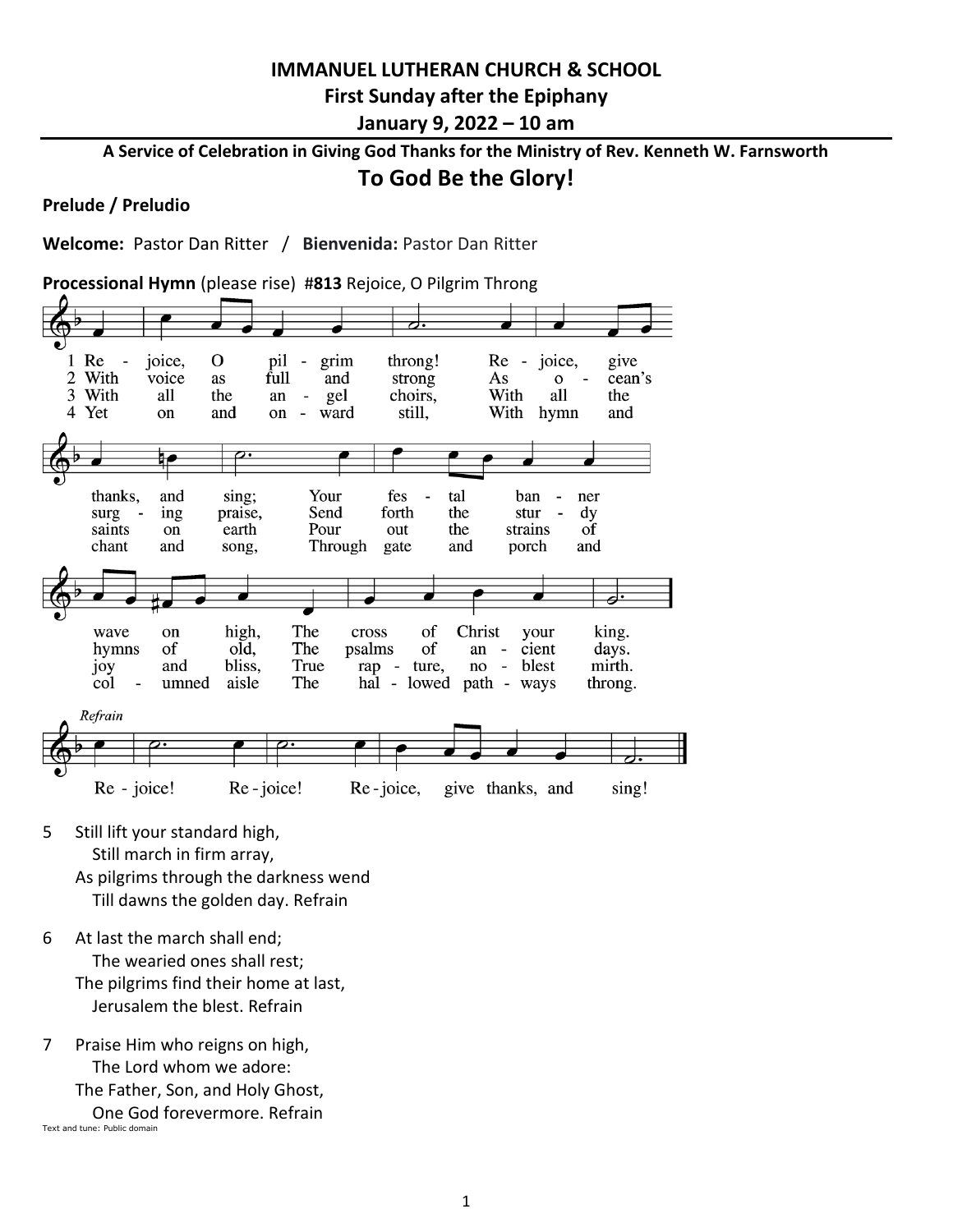| Invocation:                                    |                                                                                                                                                                               |
|------------------------------------------------|-------------------------------------------------------------------------------------------------------------------------------------------------------------------------------|
| Pastor:                                        | We begin in the Name of the Father and of the Son and of the Holy Spirit.                                                                                                     |
| People:                                        | Amen                                                                                                                                                                          |
| Invocación:                                    |                                                                                                                                                                               |
| Pastor:                                        | Comenzamos en el Nombre del Padre y del Hijo y<br>del Espíritu Santo.                                                                                                         |
| Personas:                                      | Amén.                                                                                                                                                                         |
|                                                |                                                                                                                                                                               |
| <b>Confession &amp; Absolution:</b><br>Pastor: |                                                                                                                                                                               |
|                                                | We gather here this morning to worship God in praise and thanksgiving, as we celebrate the                                                                                    |
|                                                | ministry of Pastor Farnsworth among us these past 22 years.<br>This is the day that the Lord has made; let us rejoice and be glad in it.                                      |
| People:<br>Pastor:                             | Save us, we pray, O LORD! O LORD, we pray give us success!                                                                                                                    |
| People:                                        | Blessed is he who comes in the name of the Lord! We bless you from the house of the                                                                                           |
|                                                | LORD. (Psalm 118:24-26)                                                                                                                                                       |
|                                                | A Time for Confession and Forgiveness (from Psalm 34)                                                                                                                         |
| Pastor:                                        | I will bless the Lord at all times; His praise shall continually be in my mouth.                                                                                              |
| People:                                        | My soul makes its boast in the Lord; let the humble hear and be glad.                                                                                                         |
| Pastor:                                        | We confess to You, Lord.                                                                                                                                                      |
| People:                                        | Our mouths have not always praised You through our words, and we have boasted in                                                                                              |
|                                                | things other than You. Help us humbly hear and be glad, that we may taste and see that                                                                                        |
|                                                | the Lord is good.                                                                                                                                                             |
| Pastor:                                        | We confess to You, Lord.                                                                                                                                                      |
| People:                                        | We have sought after other things than you; our thoughts, words, and actions have not                                                                                         |
|                                                | always been faithful, and we have not loved our neighbors as our selves. Hear us and save                                                                                     |
|                                                | us from our troubles and sin, that we may taste and see that the Lord is good.                                                                                                |
| Pastor:                                        | Almighty God in His mercy has given His Son to die for you and for His sake forgives you all                                                                                  |
|                                                | your sins. As a called and ordained servant of Christ, and by His authority, I forgive you all                                                                                |
|                                                | your sins in the name of the Father and of the Son and of the Holy Spirit.                                                                                                    |
| People:                                        | Amen. Oh, taste and see that the Lord is good! Blessed is the man who takes refuge in                                                                                         |
|                                                | Him!                                                                                                                                                                          |
| ALL:                                           | Lord, have mercy upon us. Christ have mercy upon us. Lord have mercy upon us.                                                                                                 |
| Confesión y absolución:                        |                                                                                                                                                                               |
| Pastor:                                        | Nos reunimos aquí esta mañana para adorar a Dios en alabanza y acción de gracias, mientras                                                                                    |
|                                                | celebramos el ministerio del Pastor Farnsworth entre nosotros estos últimos 22 años.                                                                                          |
| <b>Personas:</b>                               | Este es el día que hizo el Señor; regocijémonos y alegrémonos en él.                                                                                                          |
| Pastor:                                        | ¡Sálvanos, te rogamos, SEÑOR! ¡Oh SEÑOR, te rogamos que nos des la victoria!                                                                                                  |
| <b>Personas:</b>                               | ¡Bendito el que viene en nombre del Señor! Te bendecimos desde la casa del SEÑOR.<br>(Salmo 118: 24-26)                                                                       |
|                                                | Un tiempo para la confesión y el perdón (del Salmo 34)                                                                                                                        |
| Pastor:                                        | Bendeciré al Señor en todo momento; Su alabanza estará de continuo en mi boca.                                                                                                |
| <b>Personas:</b>                               | Mi alma se jacta en el Señor; que los humildes oigan y se alegren.                                                                                                            |
| Pastor:                                        | Te confesamos, Señor.                                                                                                                                                         |
| Personas:                                      | Nuestras bocas no siempre te han alabado con nuestras palabras, y nos hemos jactado de<br>otras cosas además de ti. Ayúdanos a escuchar con humildad y a alegrarnos, para que |
|                                                | gustemos y veamos que el Señor es bueno.                                                                                                                                      |

Pastor: Te confesamos, Señor.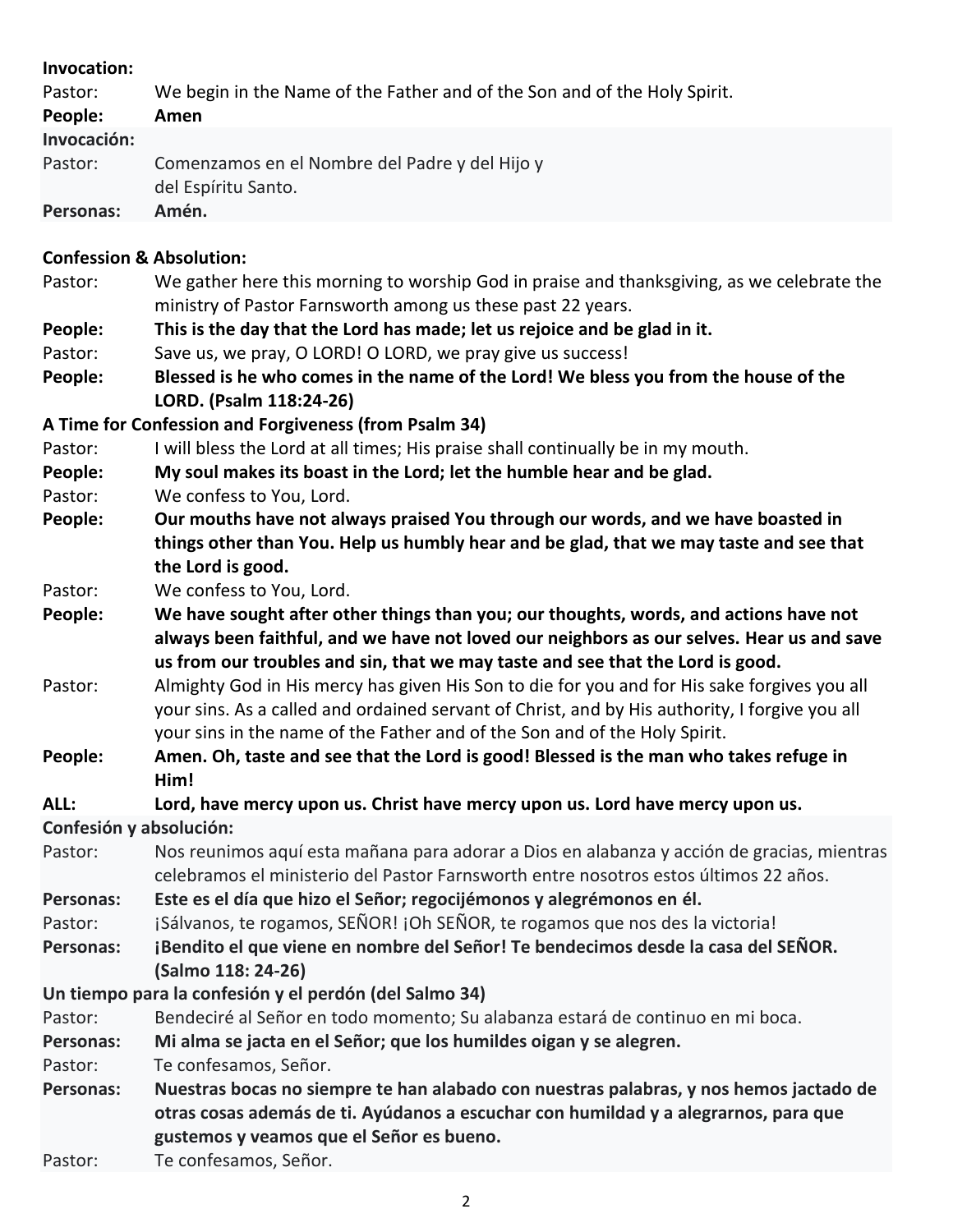**Personas: Hemos buscado otras cosas además de ti; nuestros pensamientos, palabras y acciones no siempre han sido fieles, y no hemos amado a nuestro prójimo como a nosotros mismos. Escúchanos y líbranos de nuestras angustias y pecados, para que gustemos y veamos que el Señor es bueno.**

Pastor: Dios Todopoderoso en Su misericordia ha dado a Su Hijo para que muera por nosotros y por Su amor nos perdona todos nuestros pecados. Como siervo llamado y ordenado de Cristo, y por Su autoridad, les anuncio el perdón de sus pecados en el nombre del Padre y del Hijo y del Espíritu Santo.

**Personas: Amén. ¡Probad y ved que el Señor es bueno! ¡Bienaventurado el hombre que se refugia en él!**

**TODOS: Señor, ten piedad de nosotros. Cristo, ten piedad de nosotros. Señor, ten piedad de nosotros.**

**Special Music:** "Our God Has Given Each of Us" *Choir Tribute to Pastor Farnsworth, written by Rich Steinbrueck*

## **The Old Testament Reading:** Isaiah 6:1-8

<sup>1</sup>In the year that King Uzziah died I saw the Lord sitting upon a throne, high and lifted up; and the train<sup>[\[a\]](https://www.biblegateway.com/passage/?search=Isaiah+6%3A1-8&version=ESV#fen-ESV-17771a)</sup> of his robe filled the temple.

<sup>2</sup> Above him stood the seraphim. Each had six wings: with two he covered his face, and with two he covered his feet, and with two he flew.

<sup>3</sup> And one called to another and said: "Holy, holy, holy is the LORD of hosts; the whole earth is full of his glory!"

<sup>4</sup>And the foundations of the thresholds shook at the voice of him who called, and the house was filled with smoke.

<sup>5</sup>And I said: "Woe is me! For I am lost; for I am a man of unclean lips, and I dwell in the midst of a people of unclean lips; for my eyes have seen the King, the LORD of hosts!"

<sup>6</sup> Then one of the seraphim flew to me, having in his hand a burning coal that he had taken with tongs from the altar.

<sup>7</sup> And he touched my mouth and said: "Behold, this has touched your lips; your guilt is taken away, and your sin atoned for."

<sup>8</sup> And I heard the voice of the Lord saying, "Whom shall I send, and who will go for us?" Then I said, "Here I am! Send me."

Pastor: This is the Word of the Lord.

### **People: Thanks be to God.**

## **La lectura del Antiguo Testamento:** Isaías 6: 1-8

<sup>1</sup> En el año en que murió el rey Uzías, vi al Señor sentado en un trono alto y sublime; y la cola [a] de su manto llenaba el templo.

2 Sobre él estaban los serafines. Cada uno tenía seis alas: con dos cubría su rostro, con dos cubría sus pies, y con dos volaba.

<sup>3</sup> Y uno llamó a otro y dijo: "Santo, santo, santo es el SEÑOR de los ejércitos; ¡toda la tierra está llena de su gloria! "

<sup>4</sup> Y temblaron los cimientos de los umbrales a la voz del que llamaba, y la casa se llenó de humo.

<sup>5</sup>Y dije: "¡Ay de mí! Porque estoy perdido; porque soy hombre de labios inmundos, y habito en medio de un pueblo de labios inmundos; porque mis ojos han visto al Rey, el SEÑOR de los ejércitos! "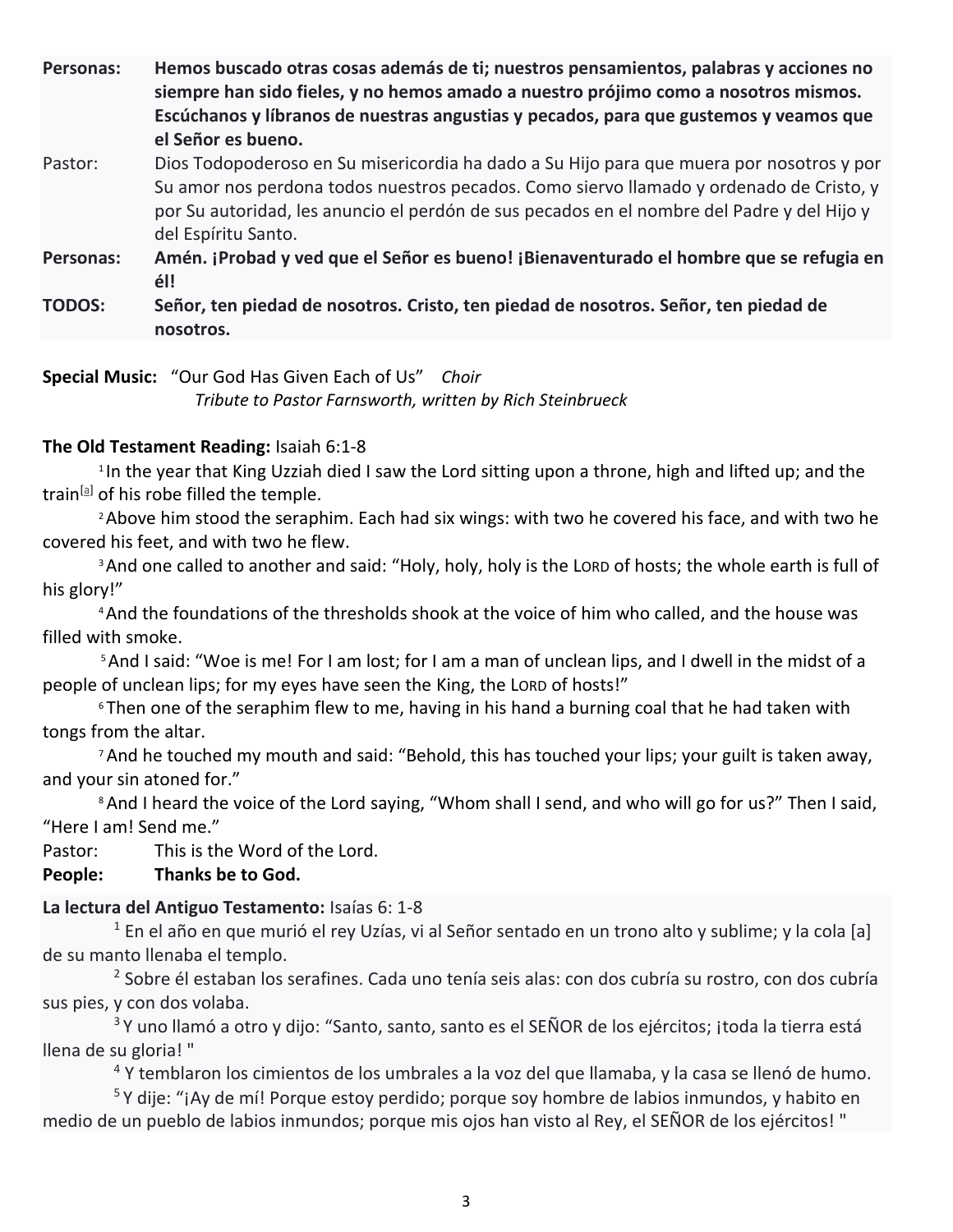<sup>6</sup> Entonces uno de los serafines voló hacia mí, llevando en la mano un carbón encendido que había tomado con tenazas del altar.

 $7$ Y tocó mi boca y dijo: "He aquí, esto ha tocado tus labios; tu culpa es quitada y tu pecado expiado ".

8 Y oí la voz del Señor que decía: "¿A quién enviaré, y quién irá por nosotros?" Entonces dije: "¡Aquí estoy! Envíame."

Pastor: Esta es la Palabra del Señor.

### **Personas: Te alabamos Señor**



2 Voices united in joy and in singing,

We offer praise and glory to our God:

To God the Father,

To Christ the Savior,

And to the Holy Spirit, Three in One. Refrain

2s Todos unidos, alegres cantemos

gloria y alabanzas al Señor:

gloria al Padre,

gloria al Hijo,

y gloria al Espíritu de amor. Estribillo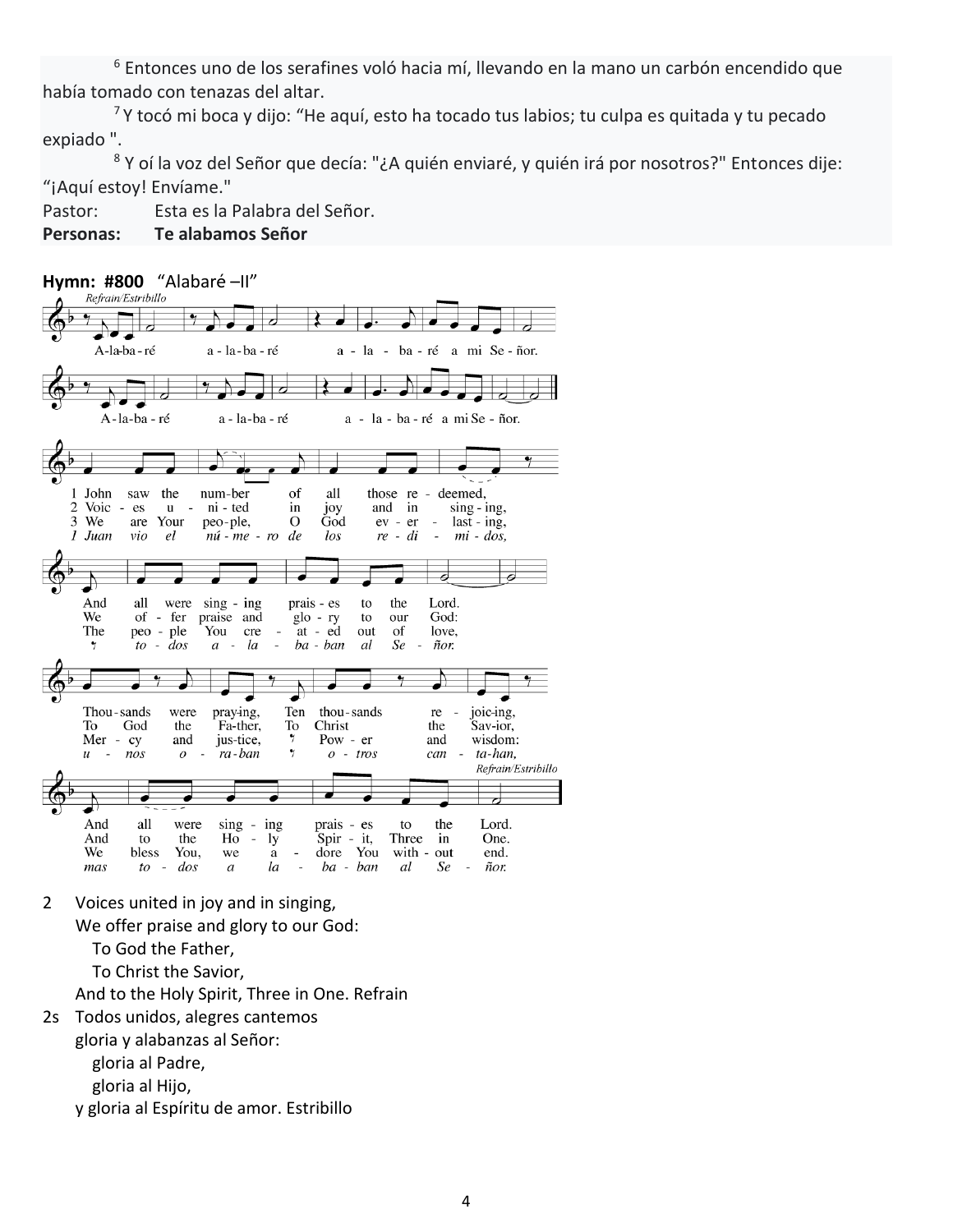- 3 We are Your people, O God everlasting, The people You created out of love. Mercy and justice, Power and wisdom: We bless You, we adore You without end. Refrain
- 3s Somos tu pueblo, Dios Padre eterno; tú nos has creado por amor.

Te adoramos,

te bendecimos,

Y todos cantamos en tu honor. Estribillo

Text: © 1979 Manuel José Alonso, José Pagán, and Ediciones Musical PAX, admin. OCP Publications. Used by permission: LSB Hymn License no. 110000800

## **The Epistle Lesson:** Romans 10:11-15

 $11$  For the Scripture says, "Everyone who believes in him will not be put to shame."

<sup>12</sup> For there is no distinction between Jew and Greek; for the same Lord is Lord of all, bestowing his riches on all who call on him.

 $13$  For "everyone who calls on the name of the Lord will be saved."

<sup>14</sup> How then will they call on him in whom they have not believed? And how are they to believe in him of whom they have never heard? And how are they to hear without someone preaching?

<sup>15</sup> And how are they to preach unless they are sent? As it is written, "How beautiful are the feet of those who preach the good news!"

Pastor: This is the Word of the Lord.

**People: Thanks be to God**

# **La lección de la epístola:** Romanos 10: 11-15

<sup>11</sup> Porque la Escritura dice: "Todo el que crea en él, no será avergonzado".

<sup>12</sup> Porque no hay distinción entre judío y griego; porque el mismo Señor es Señor de todos, que da sus riquezas a todos los que lo invocan.

<sup>13</sup> Porque "todo el que invoque el nombre del Señor será salvo".

<sup>14</sup>¿Cómo, pues, invocarán a aquel en quien no han creído? ¿Y cómo van a creer en aquel de quien nunca han oído? ¿Y cómo oirán sin haber quien les predique?

<sup>15</sup>¿Y cómo predicarán si no son enviados? Como está escrito: "¡Cuán hermosos son los pies de los que predican las buenas nuevas!"

Pastor: Esta es la Palabra del Señor.

**Personas: Te alabamos Señor**

# **Alleluia and Verse**



## **Se cantan Aleluya y Verso (levántese)**

**Personas: Aleluya. Señor, ¿a quién iremos? Tienes palabras de vida eterna. Aleluya.**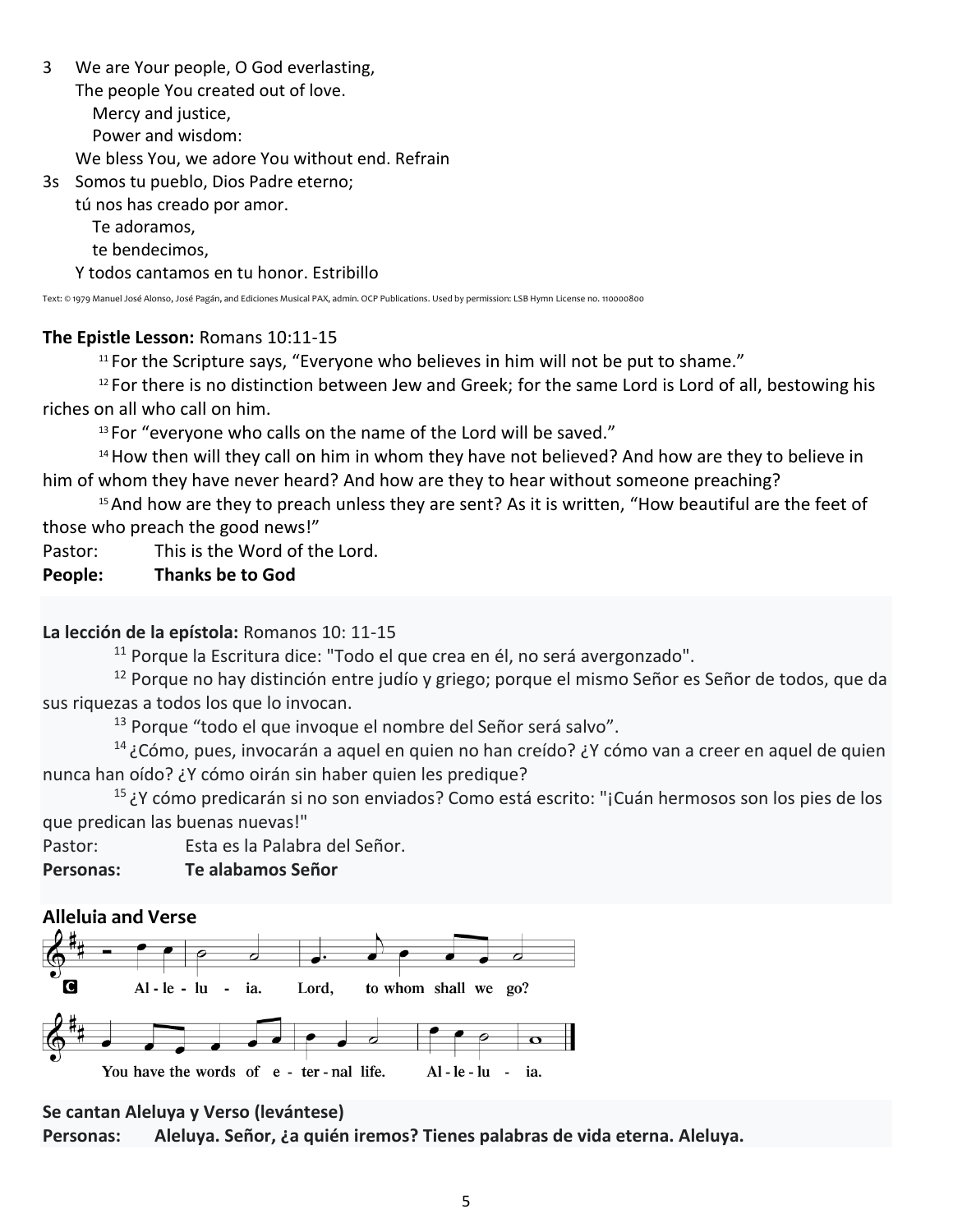## **Gospel**

Pastor: The Holy Gospel according to St Matthew  $28<sup>th</sup>$  chapter beginning at the  $16<sup>th</sup>$  verse

# **People: Glory to You, O Lord.**

- <sup>16</sup> Now the eleven disciples went to Galilee, to the mountain to which Jesus had directed them.
- <sup>17</sup> And when they saw him they worshiped him, but some doubted.

<sup>18</sup> And Jesus came and said to them, "All authority in heaven and on earth has been given to me.

<sup>19</sup>Go therefore and make disciples of all nations, baptizing them in the name of the Father and of the Son and of the Holy Spirit, <sup>20</sup> teaching them to observe all that I have commanded you. And behold, I am with you always, to the end of the age."

Pastor: This is the Gospel of our Lord

# **People: Praise to You, O Christ**

## **Evangelio**

Pastor: El Santo Evangelio según San Mateo capítulo 28 comenzando en el versículo 16 Personas: Gloria a ti, oh Señor.

<sup>16</sup> Los once discípulos se fueron a Galilea, al monte que Jesús les había indicado.

 $17$  Y cuando lo vieron, lo adoraron, pero algunos dudaron.

 $18$  Jesús se acercó y les dijo: "Se me ha dado toda autoridad en el cielo y en la tierra.

 $19$  Por tanto, vayan y hagan discípulos de todas las naciones, bautizándolos en el nombre del Padre y del Hijo y del Espíritu Santo, <sup>20</sup> enseñándoles a guardar todo lo que les he mandado a ustedes. Y he aquí, estoy con vosotros siempre, hasta el fin de los tiempos ".

Pastor: Este es el Evangelio de nuestro Señor.

**Personas: Alabado seas, oh Cristo**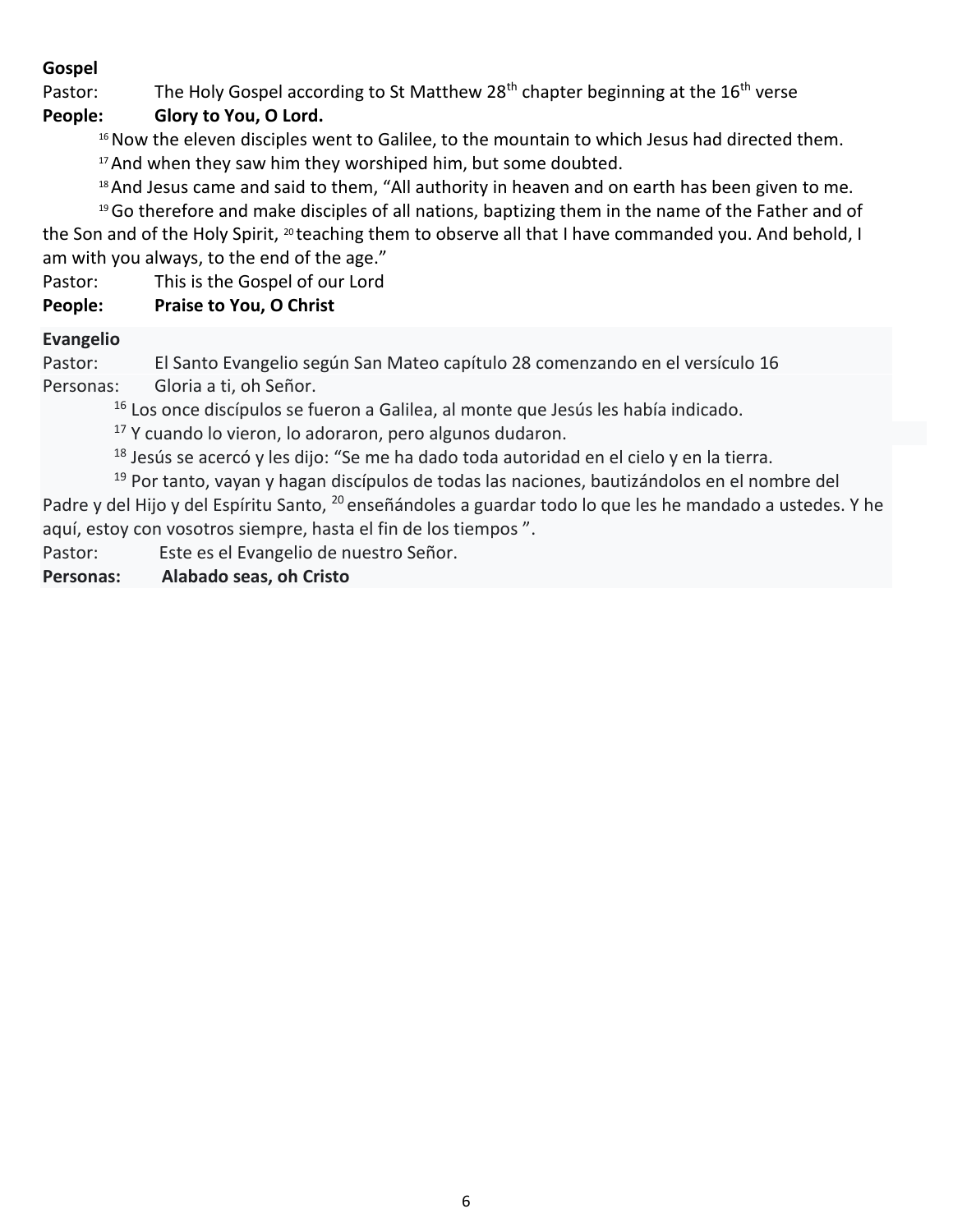**Hymn:#790 "Praise to the Lord, the Almighty"** 

|  | 1 Praise                                  | to        | the          | Lord,                          |              |               | the $Al - might - y$ , | the                                                                  | King                           | of             | cre -   |
|--|-------------------------------------------|-----------|--------------|--------------------------------|--------------|---------------|------------------------|----------------------------------------------------------------------|--------------------------------|----------------|---------|
|  | 2 Praise                                  | to        | the          | Lord,                          | who o'er     |               | all things             | is                                                                   | won-drous-ly                   |                |         |
|  |                                           |           |              |                                |              |               |                        |                                                                      |                                |                |         |
|  | 3 Praise                                  | to        | the          | Lord,                          | who has      |               | fear - ful -           | ly,                                                                  | won - $drous - ly$ ,           |                |         |
|  | 4 Praise                                  | to        | the          | Lord,                          | who will     |               | pros - per             | your                                                                 | work                           | and            | de -    |
|  | 5 Praise                                  | to        | the          | Lord!                          | Ω            | let           | all<br>that            | is                                                                   | in                             | me             | $a -$   |
|  |                                           |           |              |                                |              |               |                        |                                                                      |                                |                |         |
|  |                                           |           |              |                                |              |               |                        |                                                                      |                                |                |         |
|  |                                           |           |              |                                |              |               |                        |                                                                      |                                |                |         |
|  |                                           |           |              |                                |              |               |                        |                                                                      |                                |                |         |
|  | a                                         | tion!     | Ő            | my                             | soul,        | praise        | Him,                   | for                                                                  | He                             | <i>is</i>      | your    |
|  | reign                                     | $-$ ing   | And,         | as                             | on           | wings         | of                     | an                                                                   |                                | ea - gle,      | $up -$  |
|  | made                                      |           | Health       | has                            | $be -$       | stowed        | and,                   | when                                                                 | heed - less - ly               |                |         |
|  |                                           | you,      |              |                                |              |               |                        |                                                                      |                                |                |         |
|  | fend                                      | you;      | Sure         | 1y<br>$\overline{\phantom{a}}$ | <b>His</b>   | $good -$      | ness                   | and                                                                  | $mer - cy$                     |                | shall   |
|  | dore                                      | Him!      | All          | that                           | has          | life          | and                    |                                                                      | breath, come now               |                | with    |
|  |                                           |           |              |                                |              |               |                        |                                                                      |                                |                |         |
|  |                                           |           |              |                                |              |               |                        |                                                                      |                                |                |         |
|  |                                           |           |              |                                |              |               |                        |                                                                      |                                |                |         |
|  |                                           |           |              |                                |              |               |                        |                                                                      |                                |                |         |
|  | health                                    | and       | sal - va     |                                | tion!        | Let           | all<br>who             | hear                                                                 | <b>Now</b>                     | to             | His     |
|  | lift<br>$\overline{\phantom{0}}$          | ing,      | sus - tain   | $\overline{\phantom{a}}$       | ing.         | Have          | you<br>not             | seen                                                                 | All                            | that           | is      |
|  | fall<br>$\overline{\phantom{0}}$          | ing,      |              | has stayed                     | you.         |               | What need<br>or        | grief                                                                | Ev<br>$\overline{\phantom{a}}$ | er             | has     |
|  | dai<br>$\overline{\phantom{0}}$           | <b>ly</b> | at - tend    |                                | you.         | Pon - der     |                        | $a - new$                                                            | What                           |                | the Al- |
|  | prais -                                   | es        | be - fore    |                                | Him!         | Let           | the                    | $A - men$                                                            |                                | Sound from His |         |
|  |                                           |           |              |                                |              |               |                        |                                                                      |                                |                |         |
|  |                                           |           |              |                                |              |               |                        |                                                                      |                                |                |         |
|  |                                           |           |              |                                |              |               |                        |                                                                      |                                |                |         |
|  |                                           |           |              |                                |              |               |                        |                                                                      |                                |                |         |
|  | tem - ple draw near,                      |           |              |                                | Join - $ing$ | in            | glad<br>ad             | $\mathbf{o}$<br>$\overline{\phantom{a}}$<br>$\overline{\phantom{m}}$ | ra                             | tion!          |         |
|  | need - ful has                            |           | been         | Sent                           | by           | <b>His</b>    | gra - cious            | or - dain                                                            |                                | ing?           |         |
|  | failed of                                 |           | $re - lief?$ | Wings                          | of           | His           | $mer - cy$             | did                                                                  | shade                          | you.           |         |
|  |                                           |           | do           |                                | with         | His           | He<br>love             |                                                                      | be - friends                   |                |         |
|  | $might - y$                               |           | can          | As                             |              |               |                        |                                                                      |                                | you.           |         |
|  | peo - ple<br>Text and tune: Public domain |           | $a - gain;$  | Glad -                         | 1y           | for $-ev$ $-$ | er                     | a                                                                    | - dore                         | Him!           |         |
|  |                                           |           |              |                                |              |               |                        |                                                                      |                                |                |         |

**The Message –** "To God Be the Glory" - Rev. David French **El mensaje –** "Gratitud y Paz" - Pastor Miguel *Colosenses 3:14-17*

**The Apostles' Creed**

**All: I believe in God the Father Almighty, Maker of heaven and earth.** 

**And in Jesus Christ His only Son, our Lord; Who was conceived by the Holy Spirit, Born of the Virgin Mary; suffered under Pontius Pilate, was crucified, died and was buried; He descended into hell; The third day He rose again from the dead; He ascended into heaven and sits at the right hand of God the Father Almighty; From thence He will come to judge the living and the dead.**

**I believe in the Holy Spirit; the holy Christian Church, the communion of saints; the forgiveness of sins; the resurrection of the body; and life everlasting. Amen.**

#### **Credo de los apóstoles**

**Todos: Creo en Dios Padre Todopoderoso, Creador del cielo y de la tierra.**

**Y en Jesucristo su único Hijo, nuestro Señor; Que fue concebido por el Espíritu Santo, nacido de la Virgen María; sufrió bajo Poncio Pilato, fue crucificado, muerto y sepultado; Descendió a los infiernos; Al tercer día resucitó de entre los muertos; Subió a los cielos y está sentado a la diestra de Dios Padre Todopoderoso; De allí vendrá a juzgar a vivos y muertos.**

**Creo en el Espíritu Santo; la santa Iglesia cristiana, la comunión de los santos; el perdón de los pecados; la resurrección del cuerpo; y vida eterna. Amén.**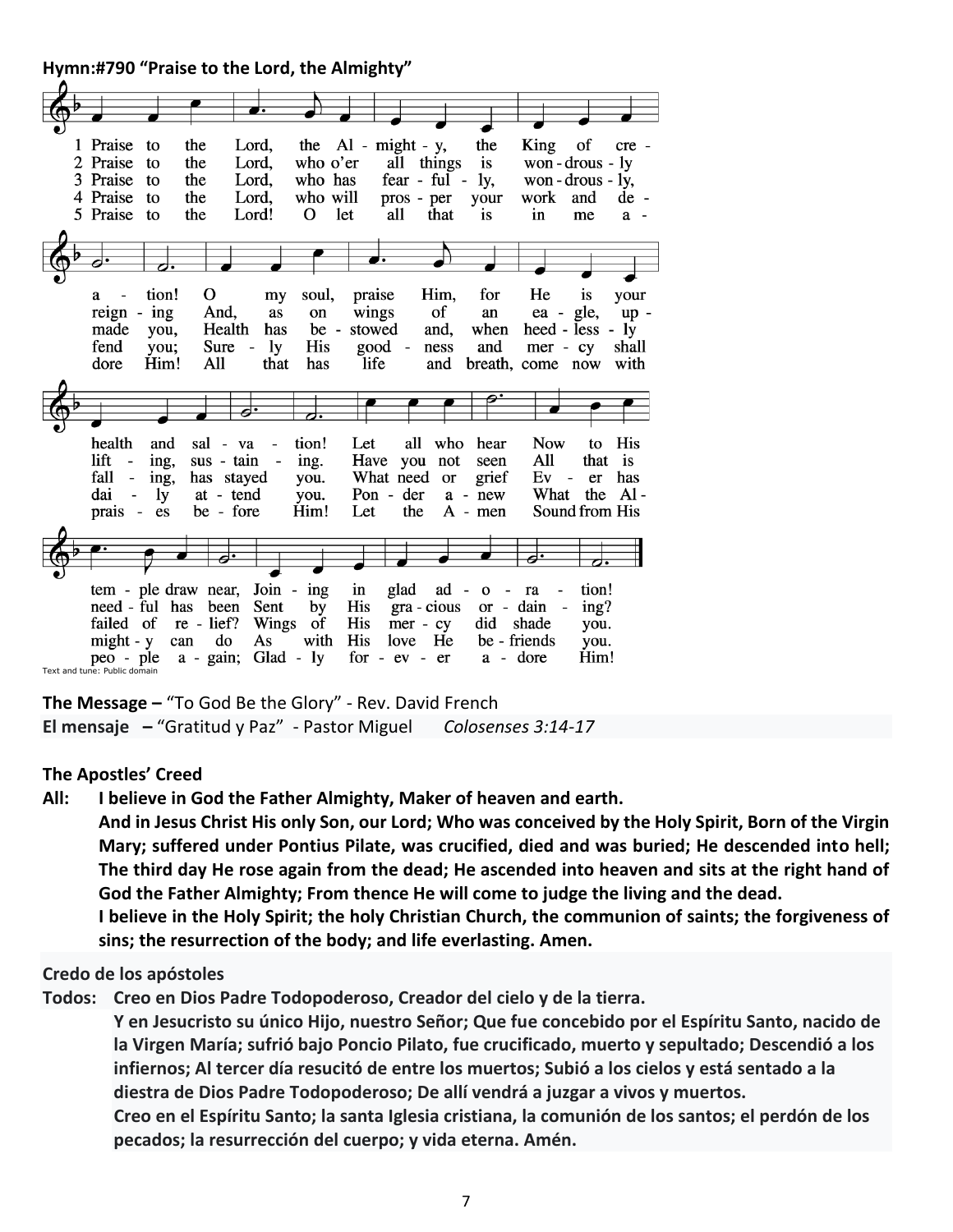(*Please help us keep our attendance numbers accurate by filling out the attendance cards and drop in offering plate.)*

### **Prayers**

Peace & comfort for the family of Rev. Thomas L. Moore (Emeritus, Oviedo, FL), who served his ministry in the Oklahoma District before moving to Florida.

### **Oraciones**

Heavenly Father, today we are especially giving You all thanks and praise for the ministry of Your Word and Sacraments over the past 22 years by Pastor Farnsworth. Your Word, Lord is a lamp unto our feet and a light upon our path and Pastor Farnsworth has been a faithful servant of You in bringing to our hearing the gracious Good News of the Gospel. In serving You, Lord, Pastor Farnsworth has served this congregation well; all to Your glory. Thank You Lord for Pastor Farnsworth and his family and for all the blessings he has given us. Continue to be with him in his retirement; bless him with good health and let him enjoy the fruits of his labors.

We also lift up to you Lord, all our friends and members who are hurting and in ill health both those listed in our worship folder and those we are praying for privately in our hearts. Comfort and heal them Lord according to Your good gracious will. We pray Your comfort, dear Savior on those who mourn the passing of loved ones with the sure and certain hope of Your victorious resurrection. Protect and keep safe those who are serving in our Armed Forces, the police and fire departments, first responders and EMT's. Finally Jesus, You are Lord of the Church and we pray that You would continue to bless this congregation; its school, Hispanic ministry, Sunday school and all efforts to reach the unchurched in our community. We pray all this in Jesus' name Who taught us to pray:

Padre Celestial, hoy te estamos dando especialmente gracias y alabanza por el ministerio de Tu Palabra y los Sacramentos durante los últimos 22 años por parte del Pastor Farnsworth. Tu Palabra, Señor, es una lámpara a nuestros pies y una luz en nuestro camino, y el Pastor Farnsworth ha sido un fiel siervo de Ti al traernos a nuestro oído las graciosas Buenas Nuevas del Evangelio. Al servirte, Señor, el pastor Farnsworth ha servido bien a esta congregación; todo para tu gloria. Gracias Señor por el pastor Farnsworth y su familia y por todas las bendiciones que nos ha dado. Continuar estando con él en su retiro; Bendícelo con buena salud y déjelo disfrutar de los frutos de su trabajo.

También elevamos a ti, Señor, a todos nuestros amigos y miembros que están sufriendo y con mala salud, tanto a los que figuran en nuestra carpeta de adoración como a aquellos por los que oramos en privado en nuestros corazones. Consuélalos y sánalos, Señor, de acuerdo con Tu buena voluntad. Te pedimos tu consuelo, amado Salvador, por aquellos que lloran la muerte de sus seres queridos con la esperanza segura y certera de tu resurrección victoriosa. Protege y manten a salvo a aquellos que están sirviendo en nuestras Fuerzas Armadas, los departamentos de policía y bomberos, socorristas y técnicos de emergencias médicas.

Finalmente Jesús, eres el Señor de la Iglesia y oramos para que continúes bendiciendo a esta congregación; su escuela, mesion hispana, escuela dominical y todos los esfuerzos para alcanzar a los que no asisten a la iglesia en nuestra comunidad. Oramos todo esto en el nombre de Jesús Quien nos enseñó a orar: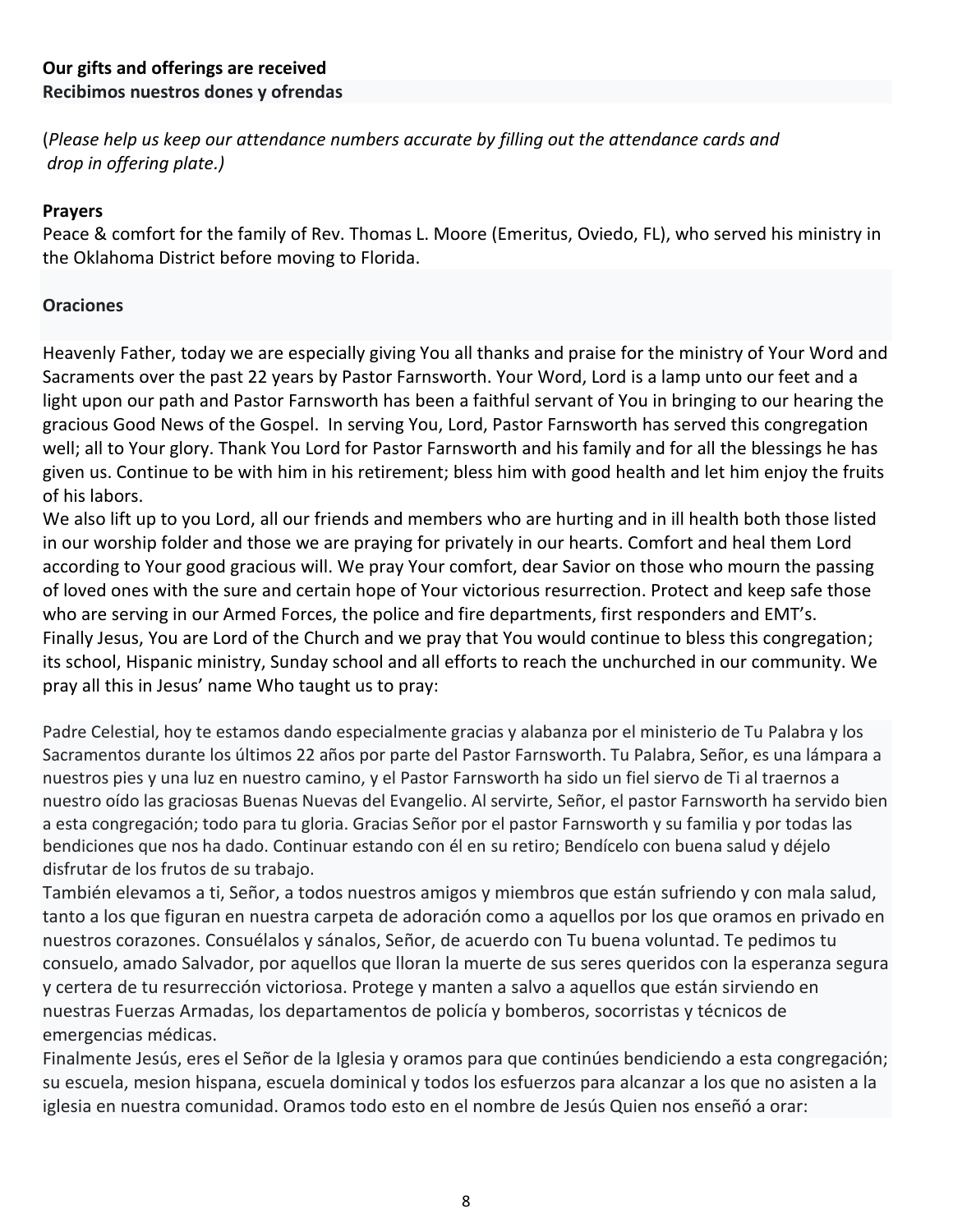### **The Lord's Prayer**

**All: Our Father who art in heaven, hallowed be Thy name, Thy kingdom come, Thy will be done on earth as it is in heaven; give us this day our daily bread; and forgive us our trespasses as we forgive those who trespass against us; and lead us not into temptation, but deliver us from evil. For thine is the kingdom and the power and the glory forever and ever. Amen.**

#### **La oración del Señor**

**Todos: Padre nuestro, que estás en los cielos, santificado sea tu nombre, venga a nosotros tu reino: hágase tu voluntad, así en la tierra como en el cielo. El pan nuestro de cada día, danoslo hoy: perdónanos nuestras deudas, así como nosotros perdonamos a nuestros deudores; y no nos dejes caer en la tentación; más líbranos del mal. Porque tuyo es el reino, el poder y la gloria. Por los siglos de los siglos. Amén**

#### **The Benediction**

| Pastor:       | The Lord bless you and keep. The Lord make His face shine upon you and be gracious to you. The                                                                        |  |  |  |  |  |
|---------------|-----------------------------------------------------------------------------------------------------------------------------------------------------------------------|--|--|--|--|--|
|               | Lord lift up His countenance upon you and give you His peace.                                                                                                         |  |  |  |  |  |
| ALL:          | Amen                                                                                                                                                                  |  |  |  |  |  |
| La Bendición  |                                                                                                                                                                       |  |  |  |  |  |
| Pastor:       | El Señor te bendiga y te guarde. El Señor haga resplandecer su rostro sobre ti y tenga<br>misericordia de ti. El Señor vuelva su rostro hacia ti y te conceda la paz. |  |  |  |  |  |
| <b>TODOS:</b> | Amén                                                                                                                                                                  |  |  |  |  |  |

#### **Recessional Hymn -#923** "Almighty Father, Bless the Word"



**Altar flowers are placed to the glory of God and in honor of the baptism anniversary for Daniel Sierra and in honor of Pastor Farnsworth's retirement after 22 years at Immanuel.** 

*The Hispanic Congregation service wants to give thanks to this beautiful family of Immanuel. Each one of you reflects the love of Jesus Christ and together we will grow the kingdom of God Blessings Pastor Miguel and Katherine*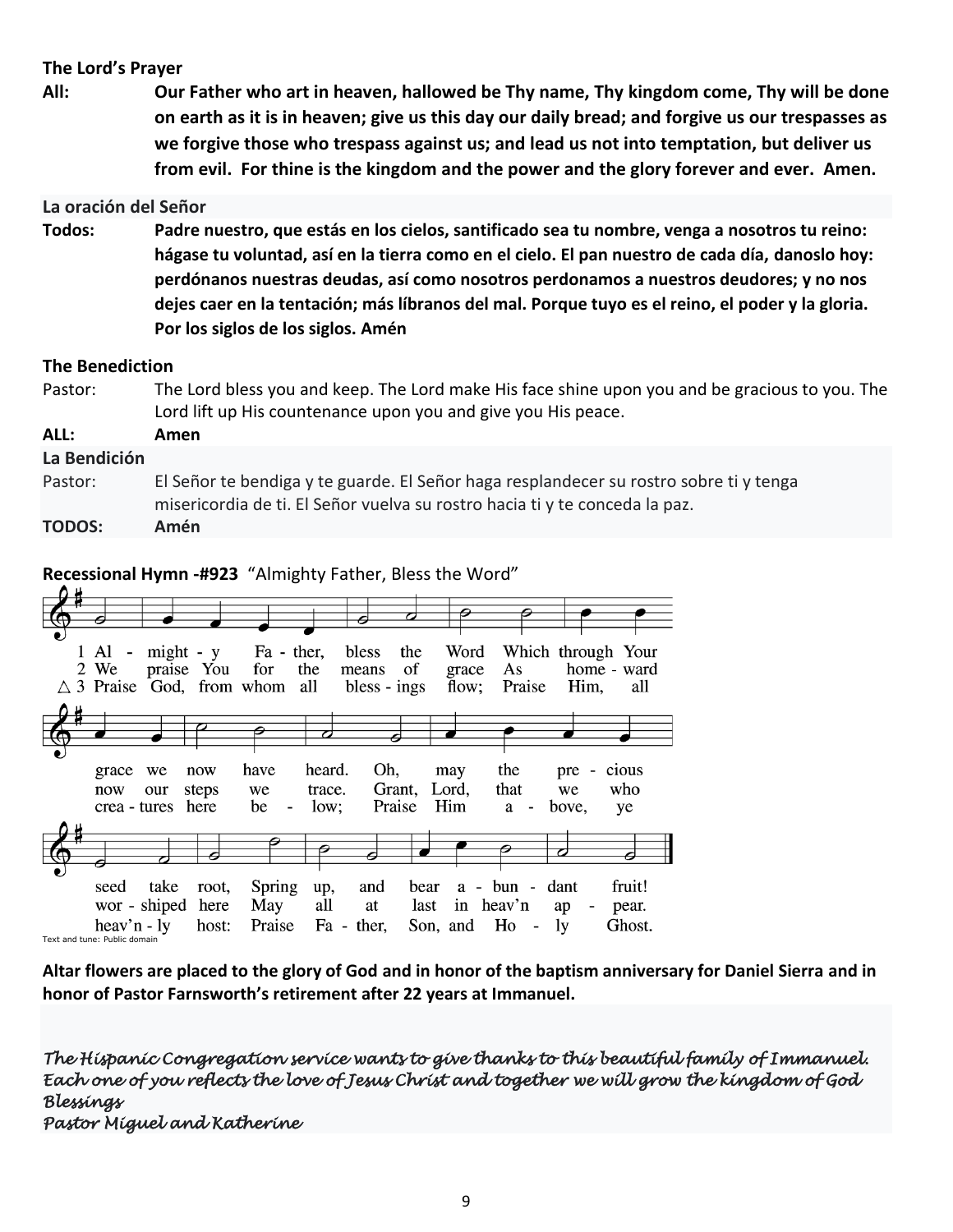*Services will be live-streamed and a recording of service will be posted by the end of the day.* 

## *Please keep the church office updated on prayers that have been asked to be kept on indefinitely, military and ones for continued healing or cancer treatments.*

#### **Continued Prayers**

We pray to God our Lord for the new Hispanic Mission in Immanuel and that through the Holy Spirit he will give us guidance to share the Gospel with new families. Employment for those struggling to find a job

### **Healing**

Jack Stallings Healing for Brandon, step son of Garth, son of Deb Haver Baby & mother-in-law of nephew of Tammie Farnsworth Brandon, stepson of Garth Haver, son of Deb Haver From pneumonia for 10 yr old Spencer, friend of the Farnsworth's

#### **Battling with Cancer or Serious Illness**

Matt Calli, friend of the Farnsworth's Dr. Khalid Mahmood, father of Farrah Briggs Richard Seedroff Barbara Knott Amber, mother of Emma Bieske Yvonne Lenzen, grandmother of Grace Sierra Gloria McNail, aunt of Susan Tumlin Cheryl Ford Pat, suffering with dementia, Aunt of Beth Hutches Joann, friend of Beth Hutches Anona, friend of Susan Tumlin Cathy Nichols with terminal cancer, mother of Cathy Wilson Raymond, brother of Barbara LaVere David, brother of Larry Habeck Barbara LaVere Tracy, cousin of Jacquelyn Hahn Lisa Steinbrueck, niece of the Steinbrueck's Alan Sparks Don Swisher, step-father of Larry Habeck Bill, (w/brain cancer) uncle of Brian Littrel David Parkinson, brother of Betty Loraamm Tom Meyferth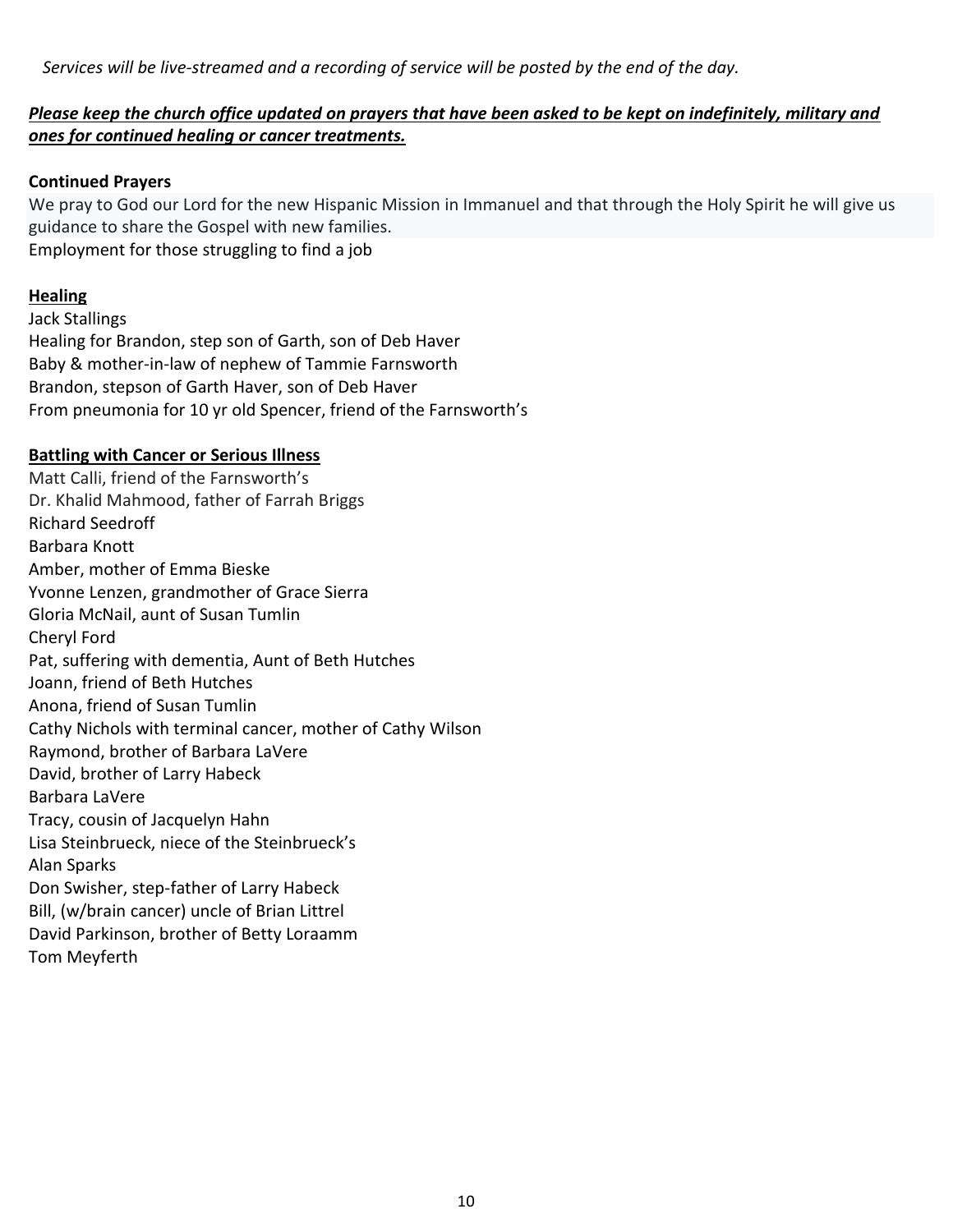#### **PRAYERS FOR THOSE SERVING OUR COUNTRY Safety for… and strength for families:**

Matthew Reikowski as he is deployed on the Carl S. Vinson Logan Crouse, US Army, great-nephew of Joan Crouse, stationed at Ft. Campbell in NC Carson Crouse, US Army, great-nephew of Joan Crouse, stationed at Ft. Bragg Samuel Drake, Captain stationed at Holloman AFB in Alamogordo, NM, son of Kerry Drake Xander Ritter, USMC, deployed to Okinawa, Japan Matthew Albers, Major in USAF and in command in Sacramento, CA, son of Deb Albers Gavin Mattson, para-rescue man, stationed in the Panhandle of FL, grandson of Edith Mattson

Jeremy Brockmeier (USMC) & family, stationed in South Korea, son of Jerry and Janice Brockmeier

#### **ALSO, FOR ALL LAW ENFORCEMENT OFFICERS AND FIRST RESPONDERS**

#### **PRAYERS FOR OUR FAMILIES**

Sunday: Robert Petrosky Monday: Frank & Faith Plumb Tuesday: Tom & Betsy Proeschel, Matthew, Caroline, Wendy, Will Wed: Peg Rankin, Kelsey, Lilah Thursday: Ken & Ellen Reikowski Friday: Thomas Reikowski Saturday: Richard & Nancy Richards

#### **PRAYERS FOR OUR SCHOOL STUDENTS & FAMILIES**

Sunday Mia Morales Monday: Amira & Angelina Nelson Tuesday: Eli Oetter Wed: Anna-Clara & Jamie Oliveira Thurs: Jacob, Jayden, Jan Ortiz Friday: Riley Owens Saturday Dairo & Mia Palmeiro